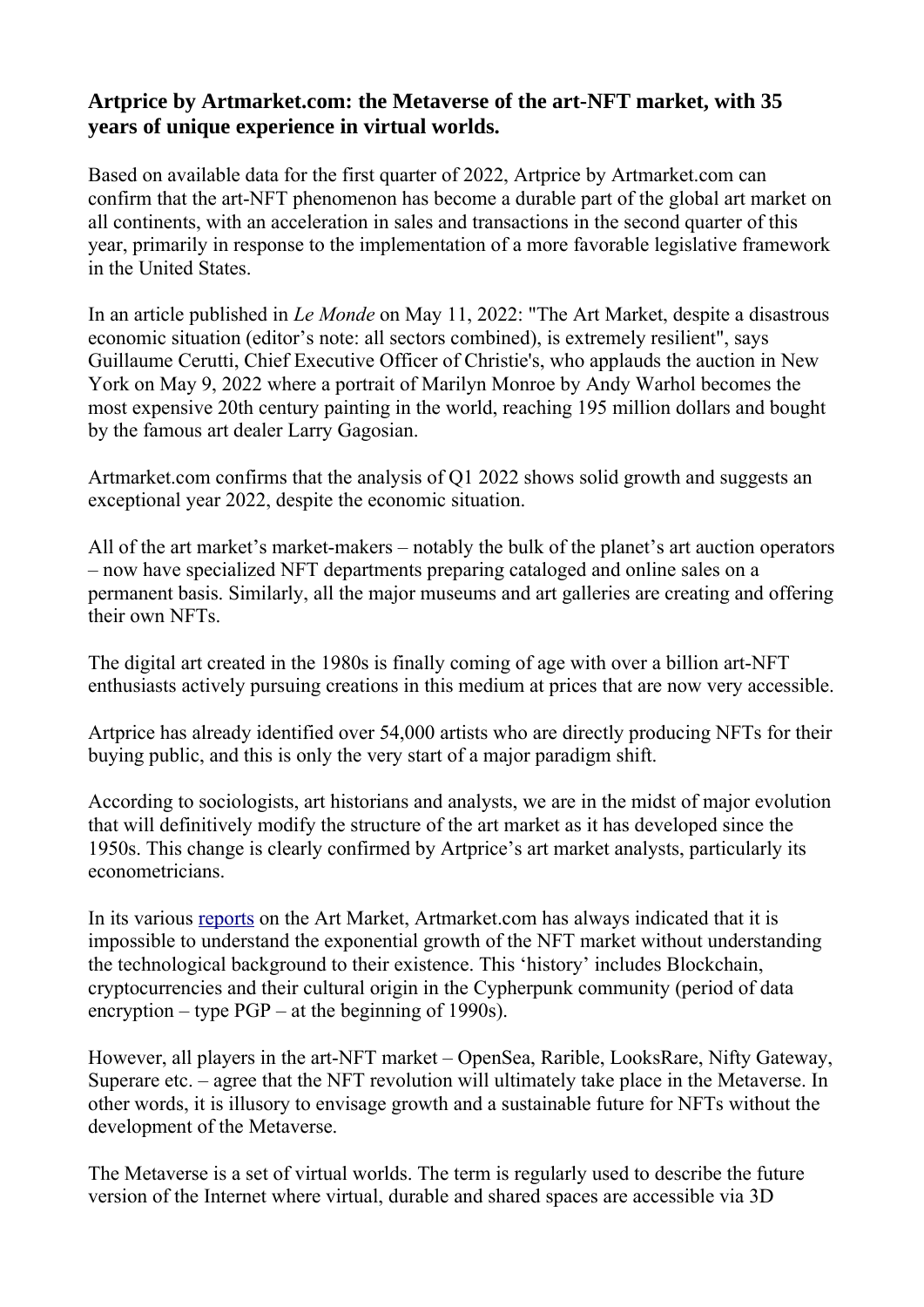interaction.

Similarly, the Metaverse can be conceived as a set of virtual worlds connected to the Internet, which are perceived in augmented reality.

Experts from the financial, economic, scientific and academic spheres are unanimous in considering the Metaverse as the natural extension of the Internet (Web 3.0).

Ninety-five percent of the multinationals in Fortune's Global 500 ranking have Metaverse projects under development.

These Metaverse projects now represent an economic and scientific equation that will either raise their business turnovers in a spectacular manner, or become a financial abyss, depending on the R&D choices they make.

While Meta (Facebook) and Microsoft have retained colossal budgets for writing and coding virtual worlds, certain groups, and in particular Artmarket.com, are taking a different route which should make it possible to radically reduce the development costs of their Metaverses and become operational relatively quickly.

Artprice by Artmarket.com's principal and founding shareholder is Server Group, an Internet pioneer since 1987, but also one of the pioneers of CGI hardware and software as of 1985.

Server Group has owned a multitude of subsidiaries over the past 35 years and has acquired deep knowledge in the field of immersive video games and cinematic and televisual postproduction. Appearing in the mid-1980s, the technologies in these areas are considered by the scientific community as the very first Metaverses.

Artmarket.com's Metaverse project is built in its world-famous headquarters located in the heart of the Organe Contemporary Art Museum which manages *La Demeure du Chaos*, or the "Abode of Chaos" (as baptised by the New York Times).

This Metaverse is revolutionary because it minimizes production costs and times and is based on the knowledge acquired by the Server Group from video game multinationals and film and network producers over the past 35 years (Studio Lumiere999® Paris/NY).

For the record, the Abode of Chaos was created in 1999 (more than 23 years ago) by thierry Ehrmann, an artist/sculptor since 1980 ( [certified biography](https://imgpublic.artprice.com/img/wp/sites/11/2021/11/Biographie_thierry_Ehrmann_2022_WhosWhoInFrance.pdf) *[Who's Who In France](https://imgpublic.artprice.com/img/wp/sites/11/2021/11/Biographie_thierry_Ehrmann_2022_WhosWhoInFrance.pdf)* [in 2022](https://imgpublic.artprice.com/img/wp/sites/11/2021/11/Biographie_thierry_Ehrmann_2022_WhosWhoInFrance.pdf)).

An open-air Museum of Contemporary Art occupying nearly 9,000 square meters, the Abode of Chaos is a unique museum circuit designed from its origin as a large-scale 'escape game' with elements of augmented reality.

Among the nearly 6,300 distinct artworks there are 4,500 sculptures in raw steel – some weighing several hundred tons – as well as paintings, street art, engravings, installations, digital artworks and land artworks. The museum is equipped with a very powerful electronic network (optical fiber over 9000 m<sup>2</sup>, wifi 802.11ax, idO connected works of art, etc.).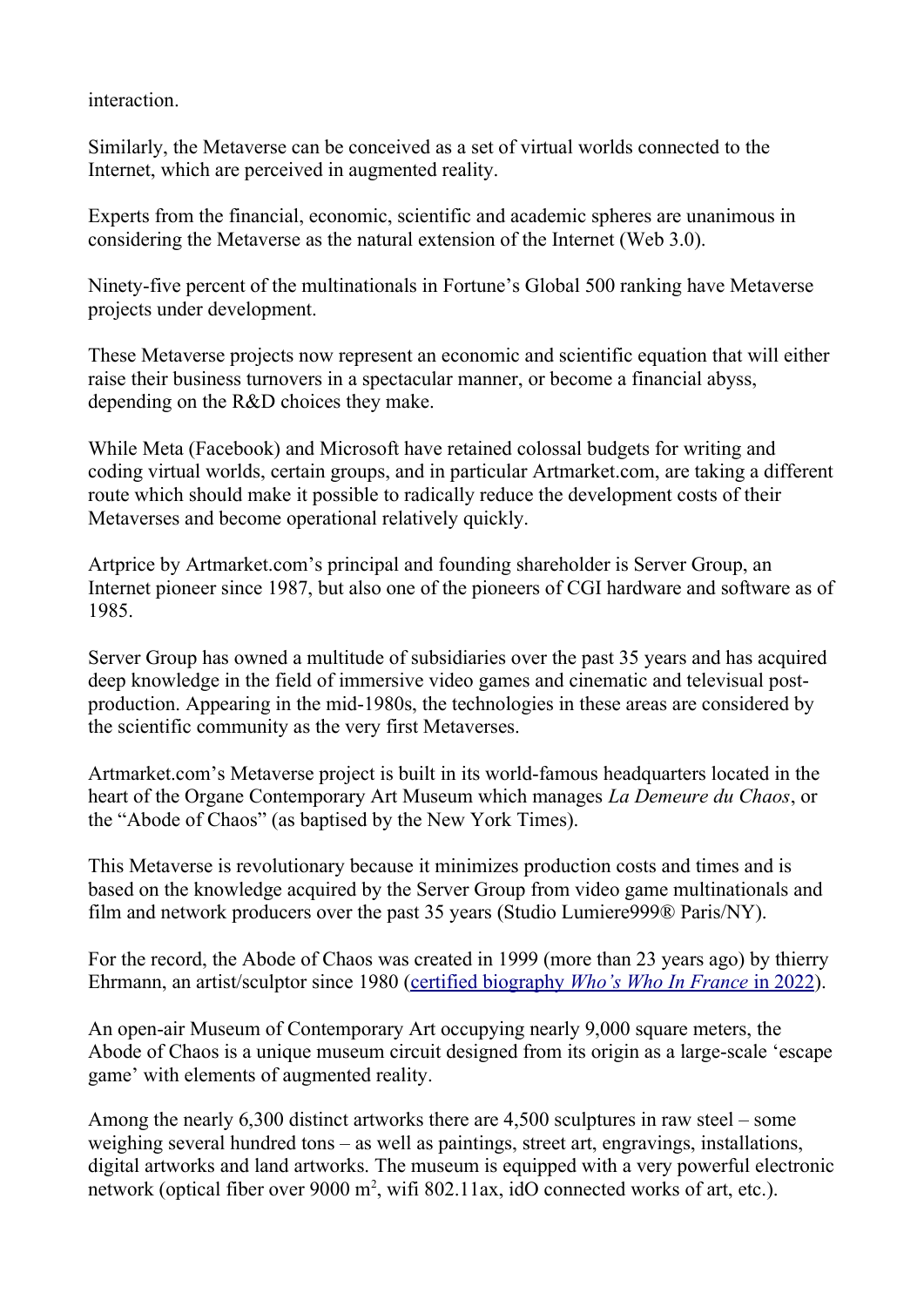The Abode of Chaos and the Contemporary Art Museum that hosts it receives 180,000 visitors a year, of whom 25% come from outside France.

Over the past 23 years the Abode of Chaos has been the subject of nearly 3,600 written and audiovisual press reports in 72 countries. It has also been exquisitely reflected in a major tome, *[Opus IX,](https://issuu.com/demeureduchaos/docs/demeureduchaos-abodeofchaos-opus-ix-1999-2013)* [a 504-page bilingual reference work](https://issuu.com/demeureduchaos/docs/demeureduchaos-abodeofchaos-opus-ix-1999-2013) that can be consulted free of charge online in PDF format as well as on the Issuu website, where it has been downloaded 37 million times (figure officially confirmed by a French *Huissier SCP Mamet-Pons*).

In the international press, the Abode of Chaos has been described as an ensemble of distinct *Œuvres* and as an unavoidable and unique "Factory" with a place in Art History as one of the most significant artistic projects of the early 21st century.

The Server Group and the Organe Museum have invested several million euros in this successful project, financed exclusively from equity capital after a solid IPO project (see Artmarket.com's universal registration document filed with the AMF, chapter 3.2.23).

thierry Ehrmann – CEO and Founder of Server Group and Artprice by Artmarket.com – followed the example of major video game creators and film directors/producers to build the group's Metaverse based on 25 years of world famous physical creations.

For the construction of its Metaverse, over the past three years Server Group has formed a number of alliances, notably with one of the main European spatial geometry groups, creating a European dream-team for 3D Design, Engineering, 3D Lab and Scanner Surveys.

Whereas Meta (formerly Facebook) is starting to build its Metaverse from scratch, Artmarket and Server Group is starting from the fundamental reality of 6,300 original art creations in reference to the contemporary art world - on a 9,000 m² site.

This history has given us a substantial head start, saving both time and money, because the approach is completely different when you have undeniable global recognition for nearly 25 years.

The technical specifications included the use/production of Faro Lidar 3D Scanner, Navis VLX, drones, Polygonal Ground Photogrammetry in a single reference and development system, and Augmented Intelligence processing to reveal the singular characteristics of the works and their architectural 'formativity'.

Specialized spatial data engineers and surveyors scanned and digitized the 9000 m² of the Organe Contemporary Art Museum, including its multiple basements and elevations, and all of the 6,300 artworks. The result weighed 45 To and including the 27 years of postproduction and digital production conducted by Server Group and its subsidiaries.

The Group's Metaverse was therefore generated from a vast physical medium of which it is the both author and owner. This represents a huge asset in terms of intellectual property. Similarly, the explosion of avatars and the proliferation of virtual multitudes® are part of a narrative already written and scripted by thierry Ehrmann, and known throughout the world.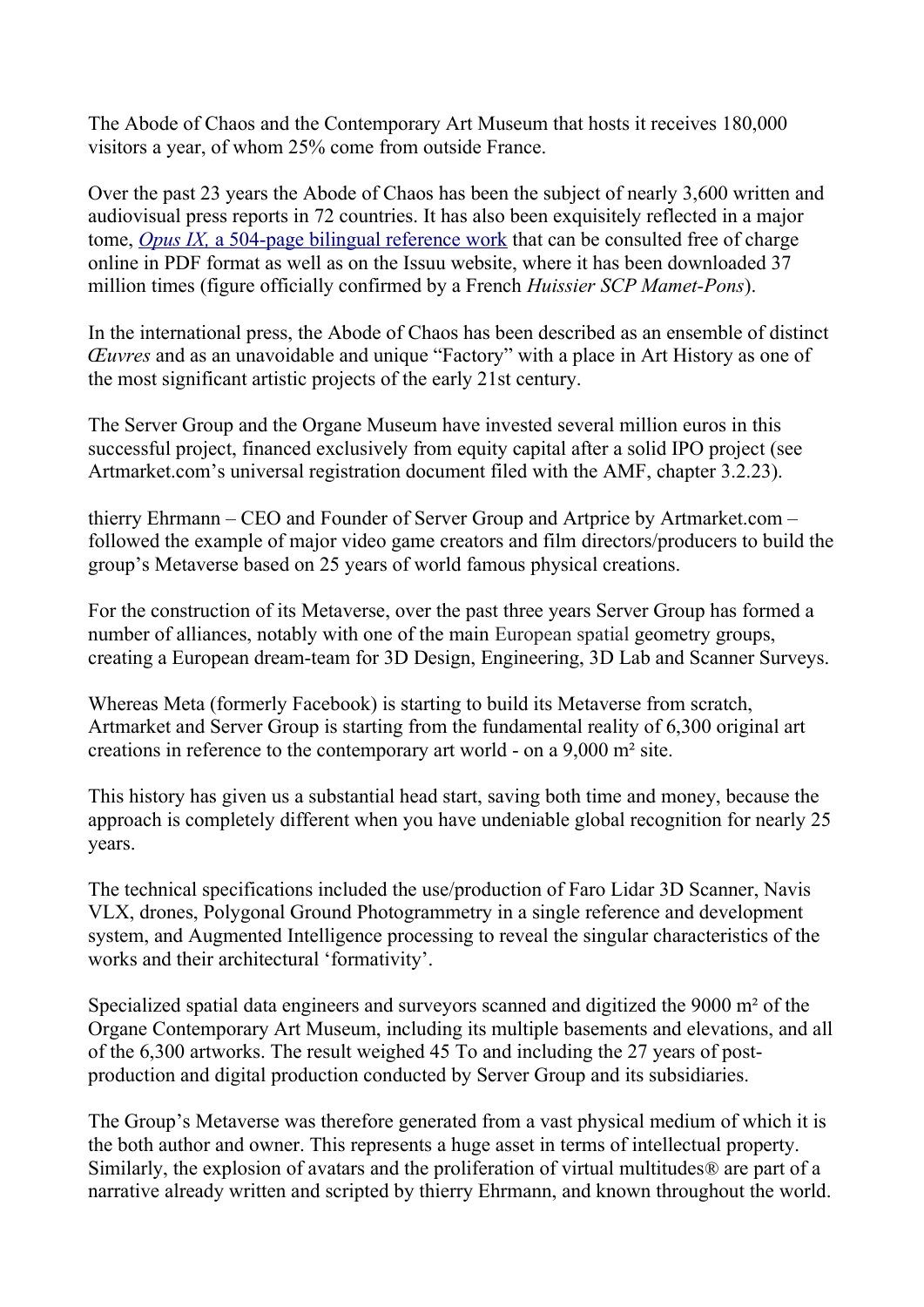While this ultra high-tech industrial process involving geometricians and spatial data experts required three years of field work (taking advantage of the COVID period), this approach is very different from the interminable challenges facing Meta (Facebook) of building its Metaverse from lines of code.

To understand the route taken by Server Group and Artprice by Artmarket.com, an analogy can be made with a well-known video game publisher whose Metaverse – based in medieval times – was constructed via an extremely detailed 3D scanning of several existing medieval European cities.

The results of this work were excellent: with radically reduced production costs, top ranking in box office all over the world - its video game version substantially dwarfed its competitors positioned in the highly-prized 'medieval' segment.

It is essential to specify that Artprice by Artmarket.com's Metaverse, whose head office is located in the heart of the Organe Contemporary Art Museum (which manages the Abode of Chaos) is practically complete. This work has required very substantial investments which have been entirely borne by Server Group and its subsidiaries and which have had no impact on Artmarket.com's balance sheets.

Artprice by Artmarket.com's founding shareholder is Server Group, which is still by far the largest shareholder with 30.16% of the capital and 45.78% of the voting rights (Ehrmann family not included). Server Group took the industrial risk of investing in its Metaverse based on its confidence in Artmarket.com after 25 years as World Leader in Art Market **Information** 

Under the regime of regulated agreements covered by Server Group at Artmarket.com, whose Metaverse project's profitability will be assured by low user costs because the costs associated with its R&D, and production are infinitely lower than those facing the multinationals who have started coding their Metaverses from scratch. Moreover, their projects are still to be concluded.

Artmarket.com's upcoming NFT Marketplace will have an undeniable competitive advantage because the principal existing NFT platforms are facing time constraints, financial constraints, but also copyright constraints. As a result they do not really have successful Metaverses and may well be tempted to join Artmarket.com's metaverse. Artmarket.com which will aim to integrate them into its NFT Marketplace by providing them with its precious *imprimatur*.

Indeed, OpenSea, the world's leading NFT platform, has itself declared that 80% of the primary issues of art NFTs are likely to affect the intellectual property rights of third parties. Faced with this observation, Opensea has announced it is considering solutions to counter this scourge and protect sellers and buyers. We firmly believe that the logical solution to this problem is the certification of the primary market by Artprice through its blockchain and its smart contracts.

It is precisely in the primary issue of art NFTs that Artprice by Artmarket.com can achieve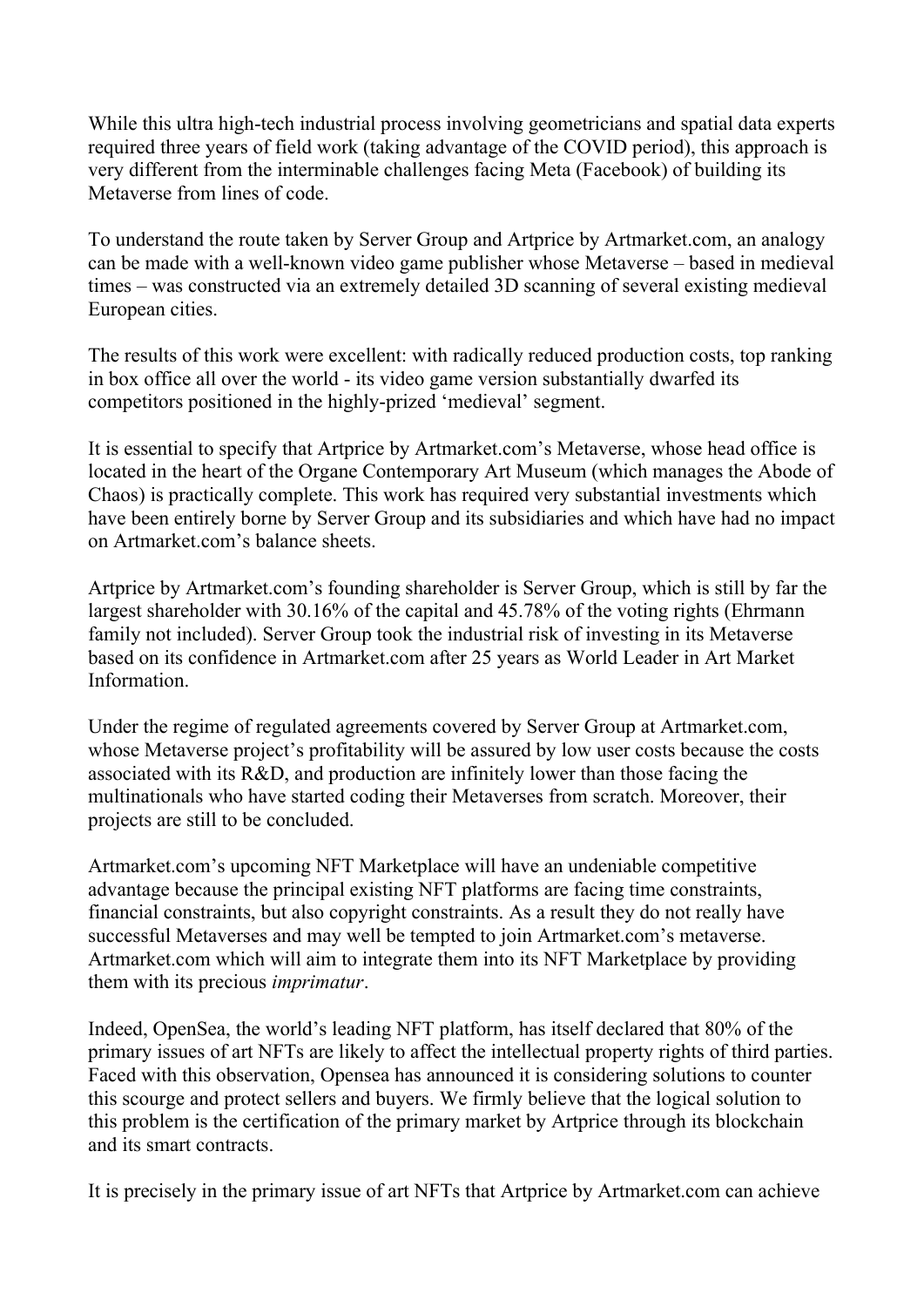an extremely substantial turnover and profit.

We are proud to say that Artprice by Artmarket.com is the only company in the global art market that can veritably ensure the certification of primary NFT drops, bearing in mind all the underlying parameters and associated data.

The ability to certify primary issues of art NFTs is based on Artmarket.com's position as the global leader in art market information and as the owner and creator of databases containing a quarter of a century of art market data. This databank commands global respect and authority and is backed up by the world's largest collection of notes, manuscripts and sales catalogs (going back to 1700) which guarantee the authenticity and historical credibility of its databases.

Lastly, the study report from Dynata, the world's largest data platform for insights, activation and measurement, surveyed more than 62 million panelists and 4 billion insights (reactions from a consumer in the form of data) in 11 countries (United States, Canada, United Kingdom, France, Spain, Germany, Netherlands, Italy, China, Japan and Australia) and published its "New Experience Economy" report.

The report highlights a very favorable conclusion for Artmarket.com and for its Metaverse, and for its shareholders: 51% of respondents indicated that their favorite virtual (i.e. online) destination is a visit to a museum, an art gallery or an art exhibition.

With its Metaverse, which is the ultimate and unavoidable consequence of the NFT revolution, Artprice by Artmarket.com aims to be the most successful and highly competitive art NFT platform. Its Metaverse represents the assurance of an exponential and continuous growth of the art-NFT market. It will be accompanied by Artprice by Artmarket's Blockchain and its smart contracts, thereby allowing a fair remuneration for artists in tendum with copyright societies such as ADAGP to which Artprice has long been one of the main contributors.

In addition, the long-standing registration of the *artpricecoin.com* DNS (.net .org...) and its trademarks demonstrates Artmarket.com's overall strategy, which naturally includes the creation of a specific cryptocurrency after regulatory approvals.

The Artprice by Artmarket.com blockchain will mainly use Ethereum for its smart contracts but will remain open to payment in Bitcoin and other major cryptocurrencies.

## **Copyright 1987-2022 thierry Ehrmann** [www.artprice.com](https://www.artprice.com/) - [www.artmarket.com](https://www.artmarket.com/)

- **Don't hesitate to contact our Econometrics Department** for your requirements regarding statistics and personalized studies: [econometrics@artprice.com](mailto:econometrics@artprice.com)
- Try our services (free demo):<https://www.artprice.com/demo>
- Subscribe to our services: <https://www.artprice.com/subscription>

## **About Artmarket:**

**Artmarket.com** is listed on Eurolist by Euronext Paris, SRD long only and Euroclear: 7478 - Bloomberg: PRC - Reuters: ARTF.